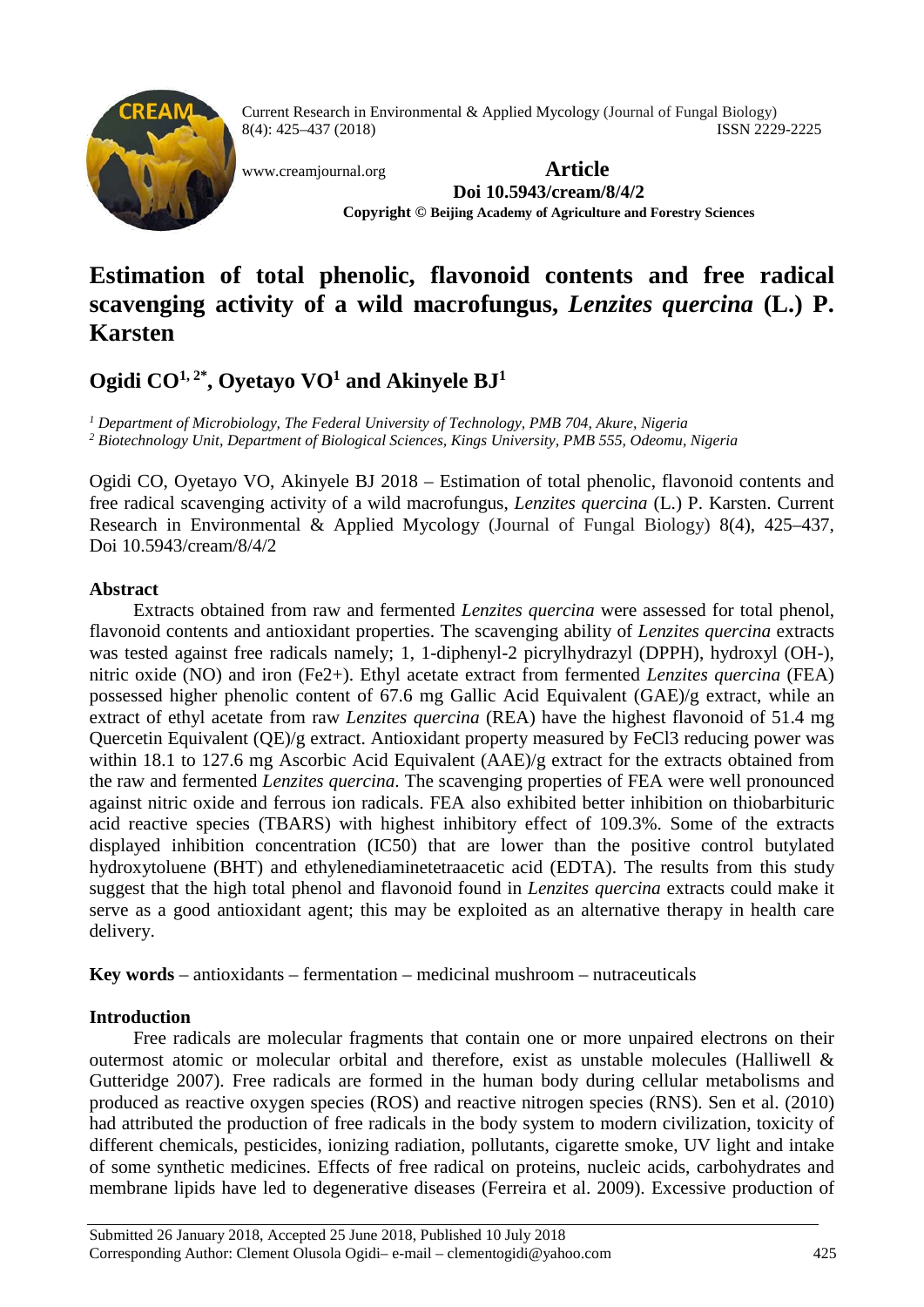free radicals in the body and decrease in antioxidant level create oxidative stress, which affect macromolecules, damage of cellular components, disruption of homeostasis and thus, lead to disorder in physiological effectiveness (Valko et al. 2007).

Cells in the human body possess some enzymes like superoxide dismutase, catalase and glutathione peroxidase that inhibit reactive oxygen species and maintain redox homeostasis in the cells by scavenging free radicals (Halliwell & Gutteridge 2007, Valko et al. 2007). This mechanism of antioxidant in the body may become imbalance as a result of endogenous production; hence, antioxidant supplements could be used to reduce the damage caused by free radicals and thus, prevent injuries to cells in the body (Halliwell 1996). Antioxidants possess the ability to scavenge free radicals by inhibiting the initiation step of lipid oxidation and slowing the rate of oxidation. It also reduces the risk of chronic diseases that are caused as result of free radicals generated (Lobo et al. 2010). The synthetic antioxidant drugs cause various disorders and some undesirable side effects during the scavenging activity on free radicals. Butylated hydroxyanisole (BHA) and butylated hydroxytoluene (BHT) exhibit potent free radical scavenging effects but also exert toxicological, mutagenic effects, carcinogenic effects, apart from their inconsiderable cost of production (Saito et al. 2003). This has brought an upsurge in the search for and identification of effective antioxidant compounds from vegetables, fruits and medicinal mushrooms that are pharmacologically potent in scavenging free radicals with no side effects.

Wild macrofungi utilize diverse substrates such as lignin, cellulose, pectin and others by the use of degrading enzymes. This, therefore, enables them to produce wide range of secondary metabolites such as alkaloids, tannins, polyketides, terpenes, steroids and flavonoids. Hence, wild medicinal macrofungi have gained more importance due to the larger array of biological actions (DeSilva et al. 2013). A large number of common species of wild medicinal macrofungi that are prolific resources in drug production resides in Nigeria and most of them are grossly under-studied and utilized for both medicinal and commercial benefits. Oyetayo (2011) supported this fact that the ethnomedicinal uses of some of these wild macrofungi had been hushed up by traditional herbalists to acquire more consultancies. Therefore, many of these wild macrofungi have not been adequately utilized for medicinal purposes due to the dearth of information and as a result of its non-palatability. One of the underutilized macrofungi is a *L. quercina*, which had been reported to possess antimicrobial properties (Ogidi et al. 2015), but little is known about its antioxidant activity. This study was, therefore undertaken to assess the phenolic and flavonoid contents as well as the free radical scavenging properties of extracts of obtained from raw (unfermented) and fermented *L. quercina*.

# **Materials & Methods**

# **Chemicals Used**

Folin-Ciocalteu's-reagent, 1,1-diphenyl-2-picrylhydrazyl (DPPH), 2-deoxy-D-ribose, ascorbic acid; butylated hydroxytoluene (BHT), gallic acid, quercetin were products of Sigma-Aldrich (Steinheim, Germany); 2-thiobarbituric acid (TBA), sodium acetate trihydrate, acetic acid, hydrogen peroxide (H2O2) were from Acros Organics (Geel, Belgium); ethylenediaminetetraacetic acid (EDTA) and trichloroacetic acid (TCA) were from Amresco (Ohio, USA). All the reagents used during this study were of analytical grade.

# **Collection of Macrofungus and its Identification**

Sample of macrofungus was collected from farmland, a nearby forest at The Federal University of Technology Akure (FUTA), Nigeria (Lat 07<sup>o</sup> 14<sup>I</sup>N Long 05<sup>o</sup> 11IE). The sample was collected in November, 2012. The sample of the fruit body was morphologically identified and confirmed by molecular tools using the internal transcribed spacer (ITS) region of the rDNA (Ogidi et al. 2017). Voucher specimen was deposited in the Department of Microbiology, FUTA.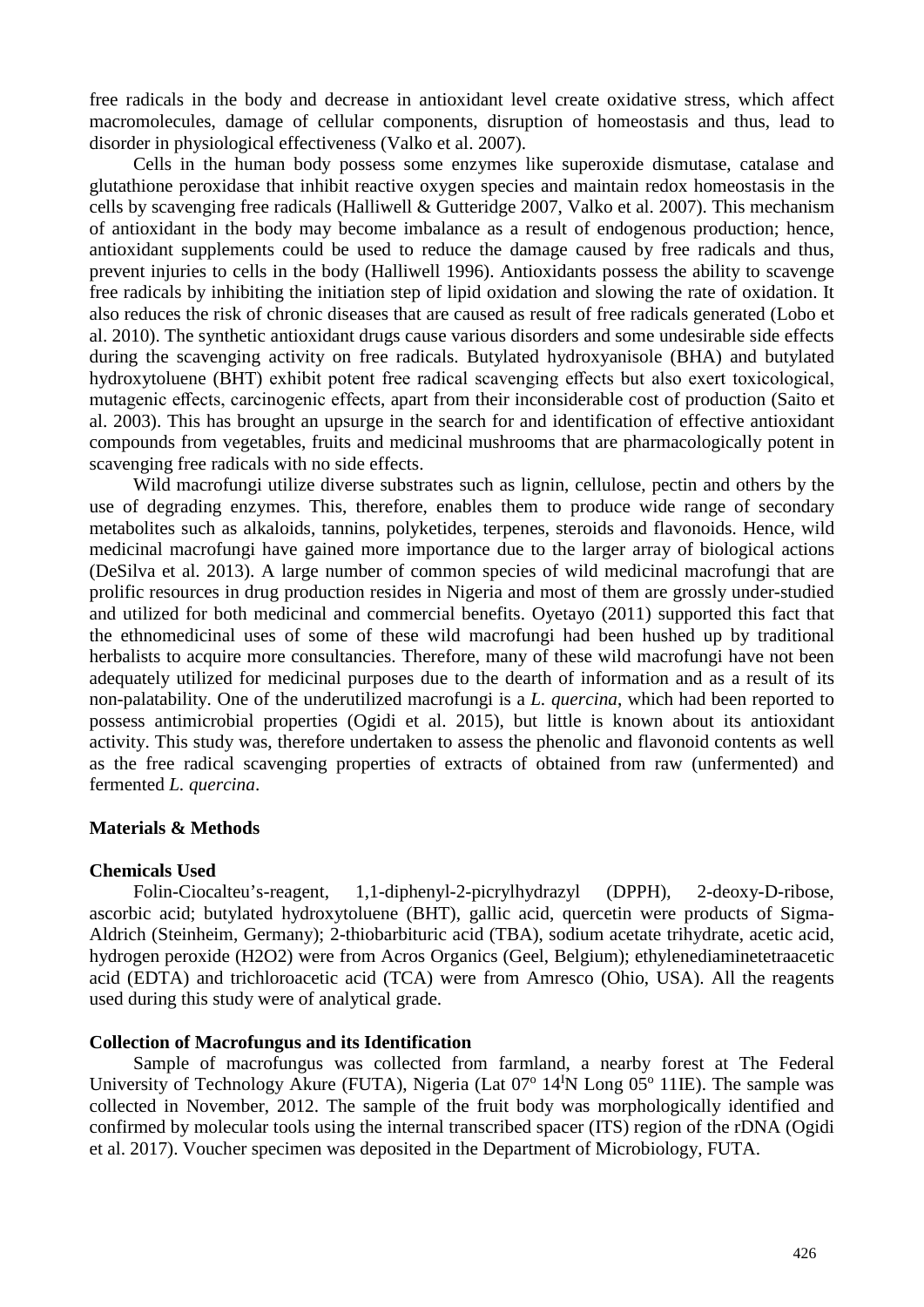## **Preparation of** *Lenzites quercina* **extracts**

Collected samples of *L. quercina* were divided into two portions after being dried; raw and the other portion was solidly-fermented for four days at room temperature  $(26\pm2~\mathrm{°C})$  and later dried in an oven (DHG9053-A) at 28°C. The dried samples were ground into powder using a mill machine (Retsch GmbH 5657 HAAN). The raw and fermented powder of *L. quercina* were sequentially extracted with different solvents of the same volume and concentration (500 ml of 95%  $v/v$ ) of petroleum ether, followed by ethyl acetate and ethanol. Ground samples (100 g each) of raw and fermented mushrooms were soaked for 72 hours and filtered with Whatman filter paper No 1. The filtrates obtained were concentrated in rotary evaporator (RE-52A, UNION Laboratories, England), lyophilized and maintained in refrigerator at 4°C. The extracts obtained were coded as RPP: raw *L. quercina* extracted with petroleum ether, REA: raw *L. quercina* extracted with ethyl acetate, RET: raw *L. quercina* extracted with ethanol, FPP: fermented *L. quercina* extracted with petroleum ether, FEA: fermented *L. quercina* extracted with ethyl acetate, FET: fermented *L. quercina* extracted with ethanol. The studied extracts of *L. quercina* were reconstituted in the (0.1 % v/v) dimethyl sulfoxide (DMSO) to obtain varying concentration of 0.125 mg/ml, 0.250 mg/ml, 0.500 mg/ml, 1.000 and 2.000 mg/ml.

# **Determination of Total Phenol Content**

The total phenolic content of extracts of *L. quercina* was determined according to the method described by Singleton et al. (1999) with little modification. Briefly, each extract (0.5 ml) was taken in a 10 ml glass tube and 2.5 ml of 10% Folin -Ciocalteu's reagent was added. After 2 min, 2 ml of 7.5% sodium carbonate was added. The preparation above was incubated for 1 hour at 25  $^{\circ}$ C and the absorbance was measured at 765 nm and compared to a gallic acid calibration curve. Total phenols were determined as gallic acid equivalents (mg Gallic Acid Equivalent (GAE) /g extract).

## **Determination of Total Flavonoid Content**

The total flavonoid content of the mushroom extracts was determined using the method of Meda et al. (2005). The volume (0.5 ml) of samples (extract/quercetin) was mixed with 0.5 ml of methanol, 0.1 ml of 10% aluminium trichloride (AlCl3), 0.5 ml of potassium acetate (1.0 M) and 1.4 ml of distilled water and incubated at room temperature  $(27\pm1~\text{°C})$  for 30 min. The absorbance was measured at 415 nm in a spectrophotometer. Quercetin was used as a positive control. The concentration of total flavonoid content was calculated as equivalent of quercetin (mg Quercetin (QE)/g extract).

#### **Determination of Reducing Property**

The reducing power of the extracts of *L. quercina* was determined by assessing the ability of the extracts to reduce FeCl3 solution as described by Oyaizu (1986). Each extract (2.5 ml) was mixed with 2.5 ml of 200 mM sodium phosphate buffer (pH 6.6) and 2.5 ml of 1% potassium ferricyanide. The mixture was incubated at 50°C for 20 min. After that, 2.5 ml 10 % trichloroacetic acid was added. This mixture was centrifuged at 650 rpm for 10 min. The supernatants were collected and mixed with an equal volume of water and 1 ml of 0.1% ferric chloride. The absorbance was measured at 700 nm. Ascorbic acid at various concentrations was used as the standard and reducing property of extracts was expressed in mg Ascorbic Acid Equivalent (AAE) /g of extract.

# **DPPH Scavenging Effect**

The free radical scavenging ability of the extracts on DPPH (1, 1- diphenyl-2-picryhydrazyl) was determined using the methods of Gyamfi et al. (1999). Extract (0.1 ml) of varying concentration was mixed with 1.0 ml of 0.4 mM DPPH prepared in methanol. The mixture was incubated at room temperature for 30 min in dark. The control contained only DPPH solution in methanol instead of sample, while methanol served as the blank. Absorbance was noted at 517 nm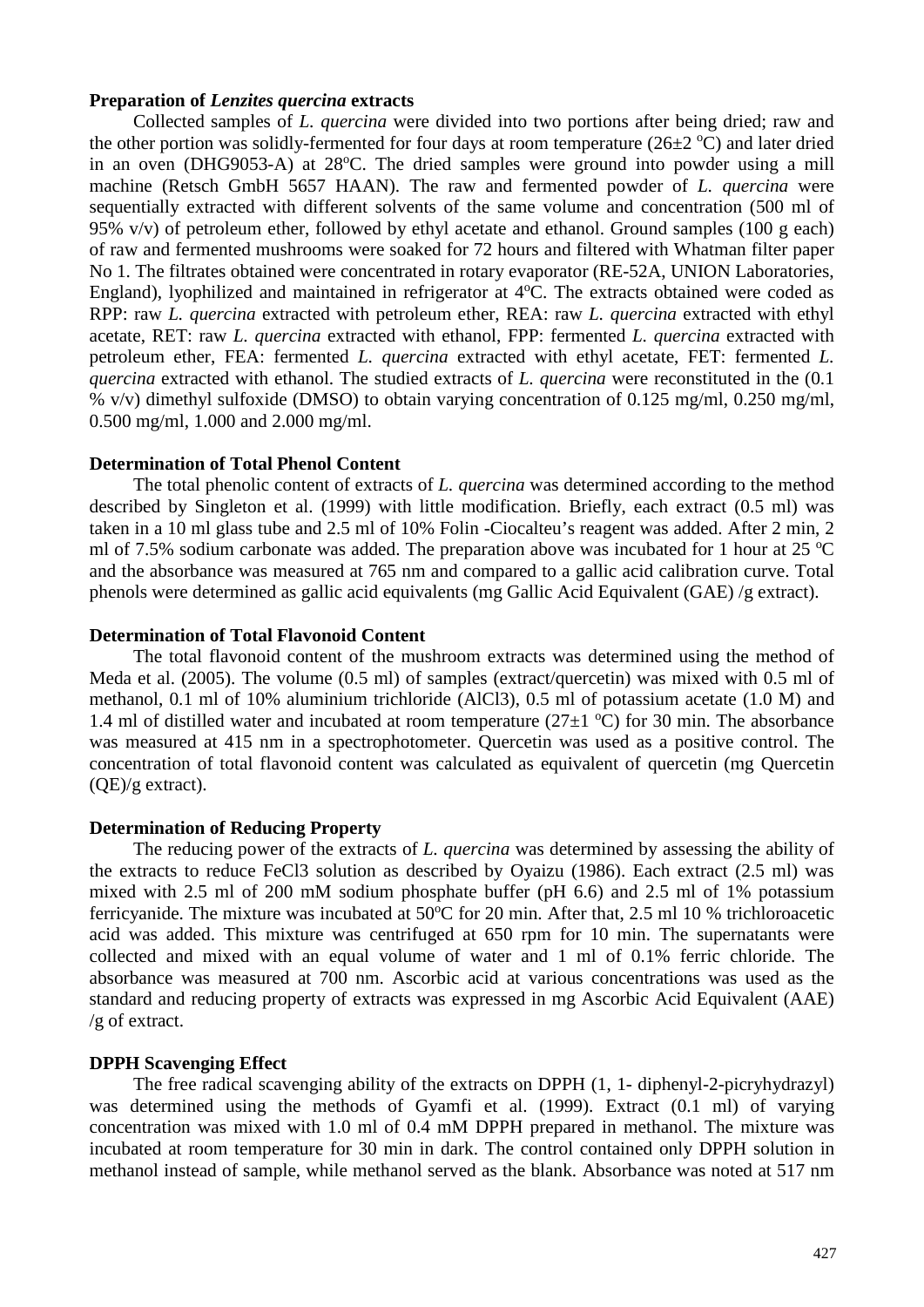by using a UV-visible spectrophotometer (Buck 201 VGP). The capacity of free radical scavenging was calculated as:

Scavenging activity  $%$  = [Ab – (As-Abs)]/ Ab $\times$  100

Where Ab is absorbance of blank, Abs is absorbance of sample blank and As is absorbance of the sample

# **Scavenging Ability on Hydroxyl Radicals**

The ability of *L. quercina* extracts to prevent Fe2+/H2O2 induced decomposition of deoxyribose was assessed using the method of Halliwell (1987). Aliquot of each extracts (0.1 ml) at varying concentrations was added to a solution containing 120 μl of 20 mM deoxyribose, 400 μl of 0.1 M phosphate buffer (pH 7.4), 40 μl of 20 mM hydrogen peroxide and 40 μl of 500 μM FeSO4. The volume was made up to 800 μl with distilled water. The reaction mixture was incubated at 37OC for 30min and the reaction was stopped by the addition of 0.5 ml of 2.8% Trichloro acetic acid (TCA). This was followed by the addition of 0.4 ml of 0.6% thiobarbituric acid solution (TBA). The mixture in tube was boiled for 20 min, cooled in ice and absorbance measured at 532 nm in spectrophotometer. Butylated hydroxytoluene (BHT) was used as a positive control. In blank, distilled water was used instead of extracts or BHT and the sample without adding deoxyribose served as sample blank.

Scavenging activity  $%$  = [Ab – (As-Abs)]/ Ab $\times$  100.

Where Ab is absorbance of blank, Abs is absorbance of sample blank and As is absorbance of the sample at 532 nm.

# **Nitric Oxide Radical Scavenging Assay**

Nitric oxide scavenging activity of the mushroom extracts was performed according to the method described by Jagetia & Baliga (2004) with little modification. A volume of 1.0 ml of sodium nitroprusside (10 mM) prepared in 0.5 mM phosphate buffer saline (pH 7.4) was mixed with different concentrations of extract (100 μl) and vortexed. The mixture was incubated at 25oC for 150 min. Thereafter, 1.0 mL of previous solution was mixed with 1.0 ml of Griess reagent (1% sulphanilamide, 2% o-phosphoric acid and 0.1% naphthylethylenediamine hydrochloride) and incubated at room temperature for 30 min. The absorbance was recorded at 546 nm. Scavenging activity was calculated using the following formula:

NO Scavenging activity  $(\%)=[(Ab - Abs)/Ab] \times 100$ 

Where Ab is absorbance of blank and Abs is absorbance of reacting mixture with the tested samples. Half minimum (50%) inhibitory concentration (IC50) was calculated for each extract from the curve of the percentage inhibition against the concentrations (mg/ml) of the mushroom extracts.

#### **Iron Chelation Assay**

The ability of the extracts to chelate iron (II) sulphate (FeSO4) was determined using methods of Puntel et al. (2005) with little modification. Briefly, 150 mM FeSO4 was added to a reaction mixture containing 168 μl of 0.1M Tris-HCl pH 7.4, 218 μl saline (0.9% NaCl) and extract (0.1 mL) of different concentrations. The reaction mixture was incubated for 5min, before the addition of 13 μl of  $0.25\%$  (w/v) 1, 10-phenantroline and the absorbance was subsequently measured at 510 nm in the spectrophotometer. Chelating activity of extracts on iron radical was calculated using this equation:

Chelating effect  $(\%)=(\frac{(Ab - As)}{Ab}) \times 100$ 

Where Ab is the absorbance of the blank without the sample, while As is the absorbance in the presence of extract or EDTA. Extracts concentration causing 50 % inhibition (IC50) was calculated from the graph, plotting the % inhibition against extract concentrations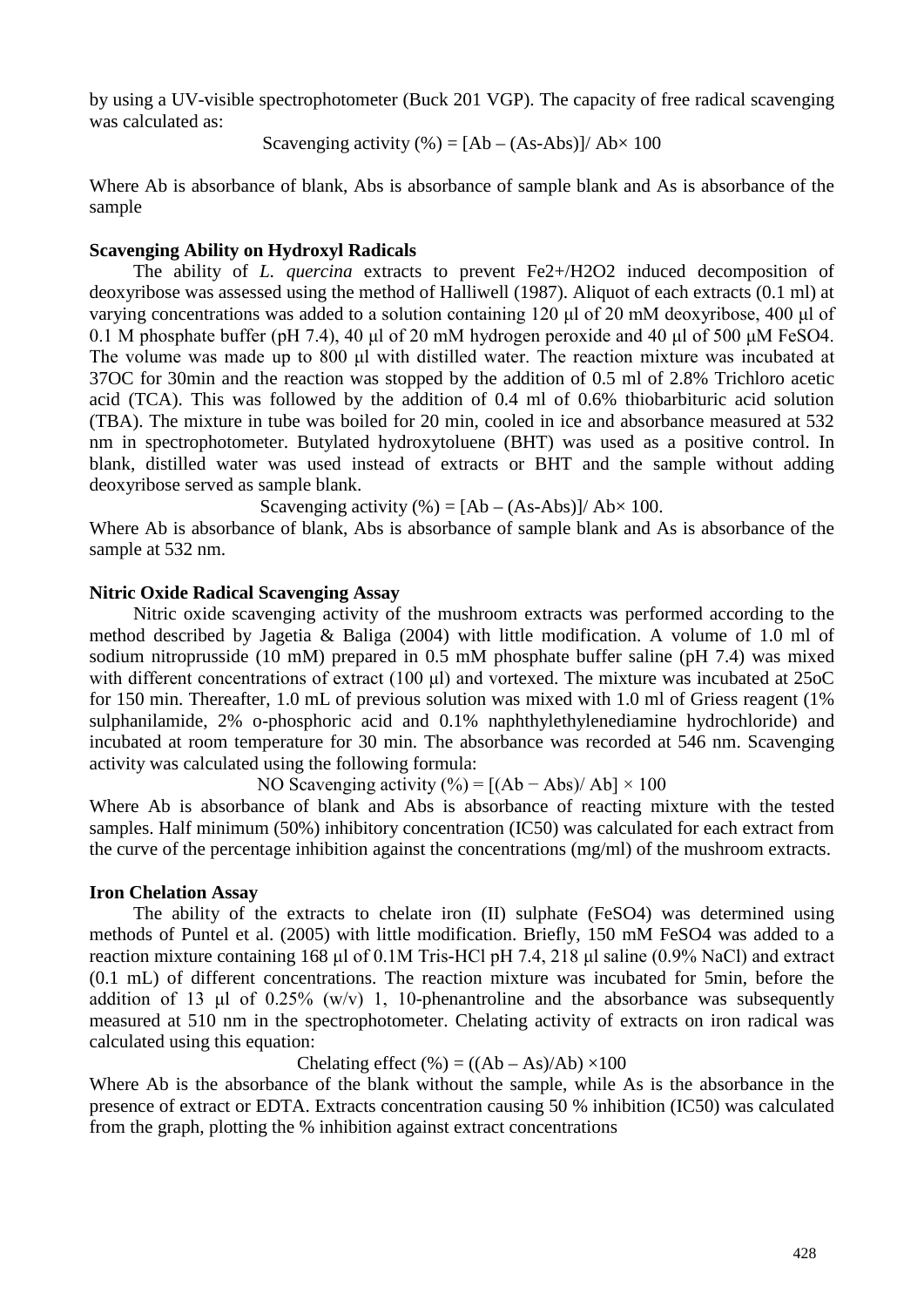# **Lipid Peroxidation and Thiobarbituric Acid Reactions**

The mice used in this study have adequate access to food and water. The animals' weights were within 47 to 55 g. They were kept in the cage for 7 days to acclimate them to the environmental conditions at 12 h light–dark periods and temperature of  $25\pm2$  oC. The procedures used in this assays were approved by research committee, Microbiology Department in accordance with international standard of animal welfare described by the National Research Council (NRC 2011).

Thiobarbituric acid reactive species (TBARS) assay was used to measure the lipid peroxidation according to the method of Ohkawa et al. (1979) as described by Puntel et al. (2005). Rats were decapitated under mild ether anesthesia and the hepatic (liver) tissues were rapidly dissected, placed on ice and weighed. One gram (1.0 g) of tissues was homogenized in 10 ml of cold saline with up and down stroke in a Teflon homogenizer. The homogenates were centrifuged at 4000 rpm for 10 min to yield a pellet that was discarded and the supernatant (S) was used for the assay. The supernatant (S) 100 μl with 50 μl of freshly prepared prooxidant or without prooxidant; Iron (II) sulphate was mixed with 50 μl of 0.1 M pH 7.4 Tris–HCl buffer, different concentrations of the *L. quercina* extracts (100 μl) and appropriate volume of distilled water, which gave a total volume of 300 μl and were incubated at 37oC for 1 h. The colour reaction was carried out by adding 300 μl of 8.1% sodium dodecyl sulphate (SDS) to the solution (S), followed by sequential addition of 1.33 M acetic acid (pH 3.4) and 0.6% TBA respectively. The reaction mixtures were incubated at 95o C for 1hour. The absorbance was read after cooling at a wavelength of 532 nm in a UV-visible spectrophotometer, the TBARS produced were measured and percentage inhibition of TBARS was calculated as:

TBARS Inhibition  $\left(\% \right) = \left[ (\text{Ao - A})/\text{Ao} \right] \times 100.$ 

Where Ao is absorbance of the control sample and A is absorbance in the presence of the antioxidant compounds at various concentrations. The inhibitory concentration (IC50) values were calculated from data obtained by graphically plotting the % inhibition against extract concentrations. Butylated hydroxytoluene (BHT) was used as positive control.

#### **Statistical Analysis of Data**

Each experiment was replicated three times. Data obtained were subjected to analysis of variance (ANOVA) using SPSS version 21. The means were separated using Duncan's Range Multiple Test at  $(P = 0.05)$ .

# **Results and Discussion**

#### **Wild Mushroom as a Source of Antioxidant Compounds**

Metabolic processes in humans are known to generate free radicals. There is, therefore, a need to create stable reactions between the free radicals and antioxidant defense mechanisms. This will bring essential conditions for the support of normal physiological functions. Antioxidant compounds had been sourced from medicinal mushrooms as a better choice and means of scavenging free radicals without negative side effects (Ferreira et al. 2009). Macrofungi had been reported to be a rich source of antioxidants such as phenol, flavonoid, vitamin C, phytosterol and caroetenoids (Barros et al. 2008). The phenolic contents of extracts obtained from raw and fermented *L. quercina* ranged from 22.3 to 67.6 mg GAE/g extract, while the flavonoid ranged from 3.98 to 51.4 mg QE/g extract (Table 1). Phenolic compounds were highly present in some studied medicinal mushrooms such as Pleurotus osteartus, Agaricus bisporus, Copinus comatus, Volvareilla volvacea, Amanita porphyria, Piptoporus betulinis, Hebeloma sinapizans and Russula emetica (Reis et al. 2013, Parihar et al. 2014). These are the medicinal mushrooms with their pharmacological importance being attributed to the accumulated secondary metabolites.

# **Fermentation and Phenolic contents**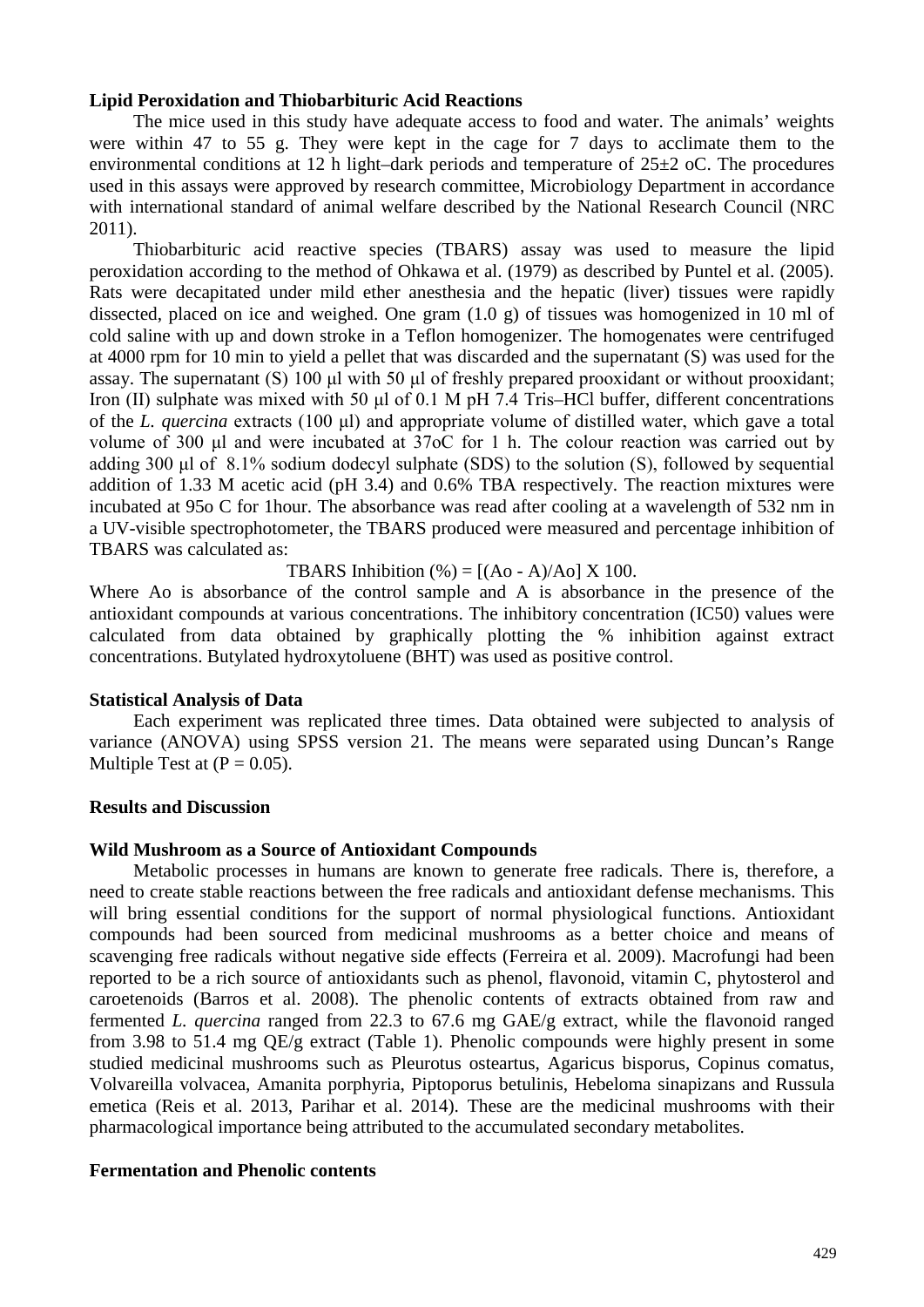Ethyl acetate extract from fermented *L. quercina* possessed highest phenolic content of 67.6 mg GAE/g extract. Huynh et al. (2014) had revealed that microbial fermentation enhanced the release of bound phenolic compounds and new metabolites through the process of glycosylation, deglycosylation, ring cleavage, methylation, glucuronidation and sulfate conjugation. The phenolic and flavonoid contents obtained for the extracts of *Lenzites quercina* are more than the content in some edible mushrooms such as a white button mushroom known as Agaricus bisporus from Malaysia; a Brazilian mushroom called A. brasiliensis (Gan et al. 2013); and a white variety of Auricularia fuscosuccinea from Taiwan (Lin et al. 2013). The disparity in the phenolic content may due to the extraction methods and species of mushrooms. Kim et al. (2008) had earlier reported that the variation in the level of phenolic compounds in mushrooms is much dependent on the following factors; location, stress conditions and substrates that are involved in the production of the fruiting body. The variability in phenolic and flavonoid contents of the examined macrofungus could be due to the solubility of phytochemicals in used solvent. De Bruijn et al. (2009) had associated the extract yield, antioxidants activity, phenolic and flavonoid contents of Grifola gargal extracts to the choice of solvent.

| <b>Extracts</b> | Phenol (mg GAE/g extract) | Flavonoids (mg QE/g extract) |  |  |  |
|-----------------|---------------------------|------------------------------|--|--|--|
| <b>RPP</b>      | 31.0 d $\pm 1.0$          | 41.0 b $\pm$ 1.0             |  |  |  |
| <b>REA</b>      | 53.0 c $\pm 1.0$          | 51.4 a $\pm$ 0.8             |  |  |  |
| <b>RET</b>      | 59.0 b $\pm 1.0$          | 40.0 b $\pm 0.0$             |  |  |  |
| <b>FPP</b>      | 22.3 $e \pm 0.5$          | 15.3 d $\pm 0.5$             |  |  |  |
| <b>FEA</b>      | 67.6 a $\pm 0.5$          | 36.6 c $\pm 0.15$            |  |  |  |
| <b>FET</b>      | 30.0 d $\pm 0.02$         | 3.98 e $\pm 0.52$            |  |  |  |

**Table 1** Phenolic and flavonoid contents of *Lenzites quercina* extracts

Values are mean±S.D of replicates (n=3),

Values with different alphabets along column are significantly different from each other (P= 0.05). GAE: Gallic Acid Equivalent, QE: Quercetin, RPP: raw *L. quercina* extracted with petroleum ether, REA: raw *L. quercina* extracted with ethyl acetate, RET: raw *L. quercina* extracted with ethanol, FPP: fermented *L. quercina* extracted with petroleum ether, FEA: fermented *L. quercina* extracted with ethyl acetate, FET: fermented *L. quercina* extracted with ethanol.



**Fig. 1** – Ferric reducing property of *Lenzites quercina* extracts. RPP: raw *L. quercina* extracted with petroleum ether, REA: raw *L. quercina* extracted with ethyl acetate, RET: raw *L. quercina* extracted with ethanol, FPP: fermented *L. quercina* extracted with petroleum ether, FEA: fermented *L. quercina* extracted with ethyl acetate, FET: fermented *L. quercina* extracted with ethanol, BHT: Butylated hydroxytoluene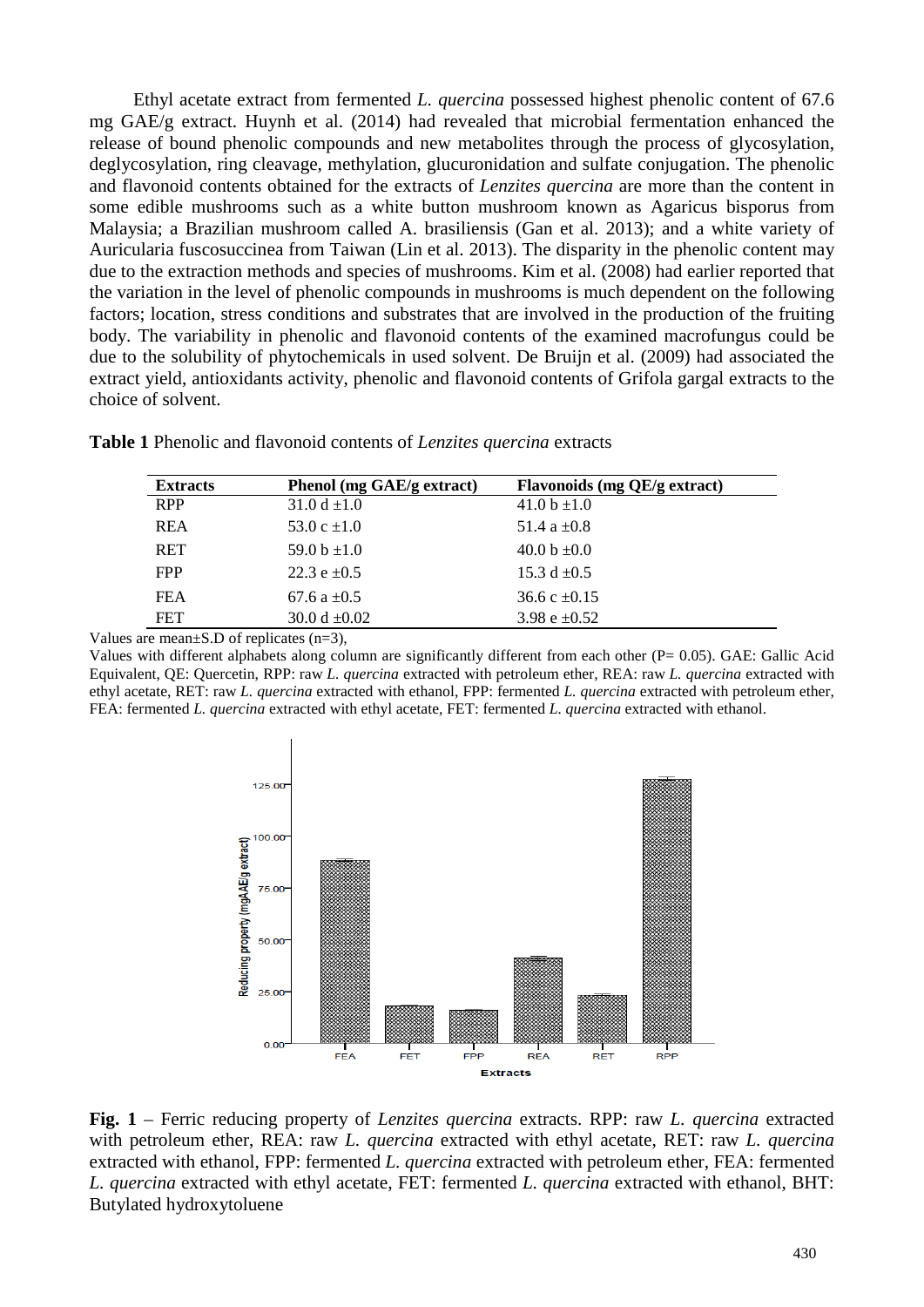

**Fig. 2** – Scavenging activity of *Lenzites quercina* extracts on DPPH. RPP: raw *L. quercina* extracted with petroleum ether, REA: raw *L. quercina* extracted with ethyl acetate, RET: raw *L. quercina* extracted with ethanol, FPP: fermented *L. quercina* extracted with petroleum ether, FEA: fermented *L. quercina* extracted with ethyl acetate, FET: fermented *L. quercina* extracted with ethanol, BHT: Butylated hydroxytoluene



**Fig. 3** – Scavenging activity of *Lenzites quercina* extracts on hydroxyl radicals. RPP: raw *L. quercina* extracted with petroleum ether, REA: raw *L. quercina* extracted with ethyl acetate, RET: raw *L. quercina* extracted with ethanol, FPP: fermented *L. quercina* extracted with petroleum ether, FEA: fermented *L. quercina* extracted with ethyl acetate, FET: fermented *L. quercina* extracted with ethanol, BHT: Butylated hydroxytoluene.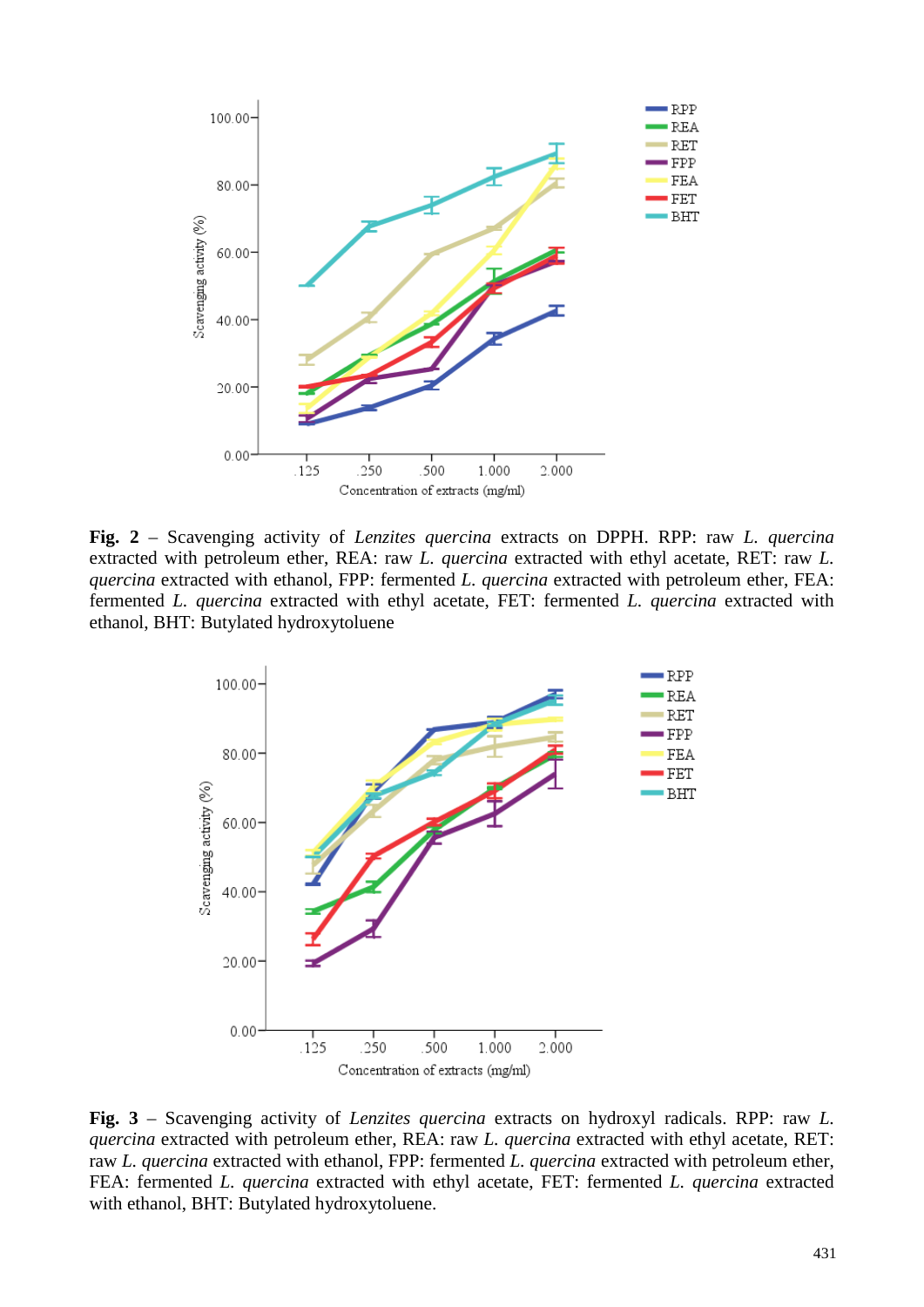

**Fig. 4** – Scavenging activity of *Lenzites quercina* extracts on nitric oxides. RPP: raw *L. quercina* extracted with petroleum ether, REA: raw *L. quercina* extracted with ethyl acetate, RET: raw *L. quercina* extracted with ethanol, FPP: fermented *L. quercina* extracted with petroleum ether, FEA: fermented *L. quercina* extracted with ethyl acetate, FET: fermented *L. quercina* extracted with ethanol, BHT: Butylated hydroxytoluene



**Fig. 5** – Iron II chelating effect of *Lenzites quercina* extracts. RPP: raw *L. quercina* extracted with petroleum ether, REA: raw *L. quercina* extracted with ethyl acetate, RET: raw *L. quercina* extracted with ethanol, FPP: fermented *L. quercina* extracted with petroleum ether, FEA: fermented *L. quercina* extracted with ethyl acetate, FET: fermented *L. quercina* extracted with ethanol, EDTA= ethylenediaminetetraacetic acid.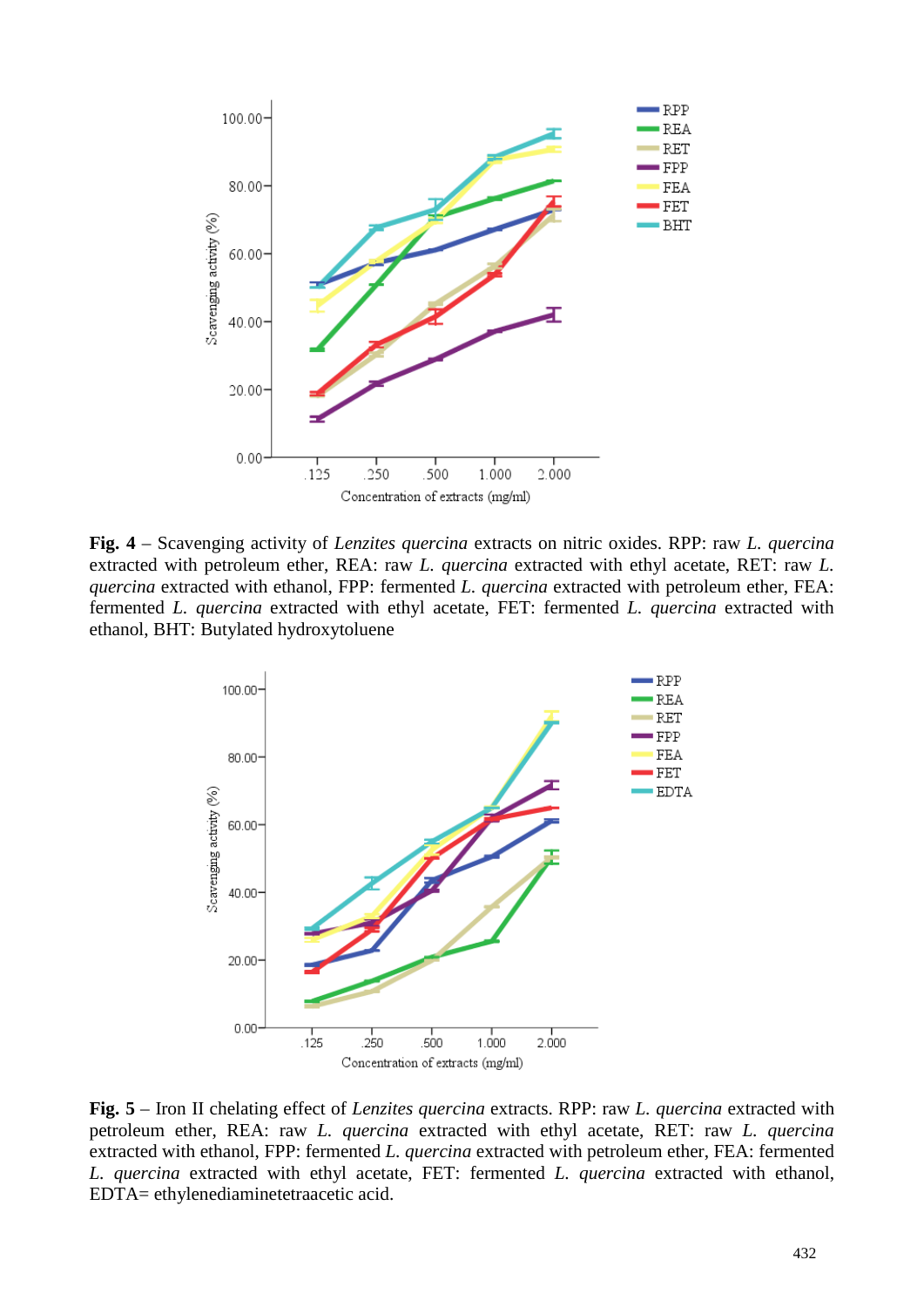

**Fig. 6** – Inhibition of TBARS production by extracts of *Lenzites quercina*. RPP: raw *L. quercina* extracted with petroleum ether, REA: raw *L. quercina* extracted with ethyl acetate, RET: raw *L. quercina* extracted with ethanol, FPP: fermented *L. quercina* extracted with petroleum ether, FEA: fermented *L. quercina* extracted with ethyl acetate, FET: fermented *L. quercina* extracted with ethanol, BHT: Butylated hydroxytoluene.

# **Scavenging Activities of** *L. quercina* **against some free radicals**

Mushrooms contain phenolic compounds that are able to transfer electrons to free radicals and thereby scavenge those free radicals. Hence, phenolic compounds have the potential to bind to metal ions due to their chemical structures and exhibit antioxidant activity through the chelation of metal ions (Zhao et al. 2008). Fig. 1 showed the ferric reducing power of *L. quercina* extracts, which ranged from 18.1 to 127.6 mg AAE/g extract. In Fig. 2, the percent scavenging activities of *L. quercina* extracts on DPPH (43.0 to 86.3%) was reported and in Table 2, its linear IC50 (0.56 to 1.80) mg/ml was lower when compared to the ethanolic extract of Ganoderma lucidum, which has IC50 of 7.03 mg/ml for DPPH (Celık et al. 2014). The lower IC50 obtained for extracts of *L. quercina* indicated better scavenging activity on DPPH radical. This observation is similar to the results obtained for the scavenging effect of Auricularia fuscosuccinea and Auricularia polytricha against DPPH radical (Lin et al. 2013).

This study shows that *L. quercina* extracts displayed good hydroxyl scavenging capacity (75- 97%) as shown in Fig. 3. The fraction obtained from species of *Lenzites* displayed good scavenging ability on OH- radical generated via Fenton reaction when compared to ascorbic acid used as positive control (Liu et al. 2013). This is evidence that *Lenzites* species possess some natural antioxidant compounds; flavonoids, which are suitable for free radical-scavenging activities. The presence of functional hydroxyl groups in flavonoid mediates the antioxidant effect by scavenging free radicals and chelating metal ions, which is a crucial process in the prevention of radical generation and damage of target biomolecules (Kumar & Pandey 2013).

The percentage of scavenging activities of extracts obtained from *L. quercina* on nitric oxides at 2 mg/ml (Fig. 4) is similar to what reported for Macrolepiota mastiodea (FR.) Singer at 5mg/ml (Jose & Radhamany 2013). The scavenging activities of *L. quercina* extracts on nitric oxides were greater than what was reported for Pleurotus squarrosullus at 2 mg/ml (Pal et al. 2010). The results of iron chelating activity by extracts of raw and fermented *L. quercina* (Fig. 5) similar to the findings of Muruke (2014) who reported a higher chelating effects of 78-80% for oyster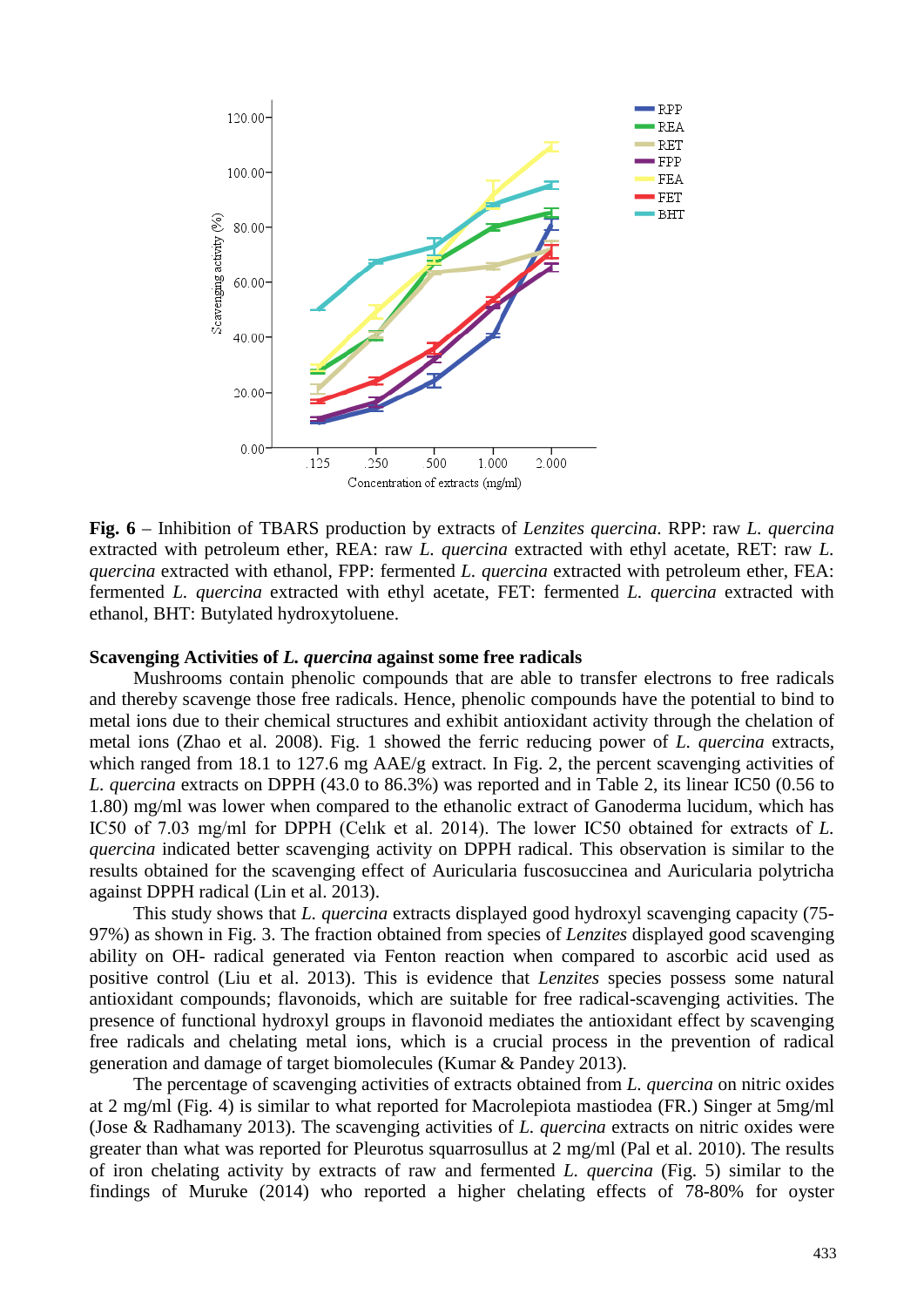mushrooms at a concentration of 1.5 mg/ml but deviate from Kalogeropoulos et al. (2013) who reported the iron chelating of some medicinal mushroom at 10 mg/ml. This could be due to appreciable quantity of phenolic and flavonoid contents in extracts of *L. quercina*. These phytochemicals are antioxidant compounds that terminate free radical chains (Vamanu & Nita 2013). Extracts of *L. quercina* show strong inhibition of lipid peroxidation (Fig. 6) with value ranging from 12.1 % to 125%. This supports the findings of Ferreira et al. (2009) who observed that the amount of flavonoid and phenolic compounds in an extract is responsible for chelation of redox active metal ions that are capable of catalyzing lipid peroxidation. Lipid peroxidation is a consequence of oxidative stress but flavonoids protect lipids against oxidative damage (Kumar & Pandey 2013). The phenolic compounds, polysaccharides and other low molecular compounds in medicinal mushrooms are significant indicators of their antioxidants. He et al. (2012) had reported that polysaccharides isolated from some edible mushrooms remarkably contributed to their antioxidant activity.

The scavenging potentials of *L. quercina* extracts and IC50 values of some extracts (RPP, REA, FEA, FET) towards DPPH, OH, NO, Fe radicals were lower than  $(< 0.56$ ) of BHT and EDTA (Table 2) and thus, correlate with quantity of phenolic and flavonoid contents in the extracts. *L. quercina* extract (RPP) with low phenolic and flavonoid contents exhibited ferric reducing power and scavenging activity on OH radicals. This could be attributed to the presence of other phytochemicals like polyphenols, saponins, alkaloids, and steroids. These extracts possess a higher amount of saponin and steroids in our previous study (Ogidi et al. 2015). The estimated amount of phytochemicals in studied extracts of *L. quercina* signify it as a source of functional biomolecules that are capable of preventing cellular damage by trapping free radicals, reducing or breaking the bond of reactive oxygen species and chelating transition metal catalyst. Effect of fermentation on the Scavenging Activities of *Lenzites quercina* Extracts

The fermented extracts of *L. quercina* displayed good scavenging activities like the raw extracts of *L. quercina*. This study shows that fermentation does not reduce the action of bioactive compounds for antioxidant activities. The findings of Martins et al. (2011) have stated that fermentation is a convectional technique to obtain quality extracts with potential bioactive compounds. Therefore, fermentation is a biotechnology technique that can be adopted to produce more and new metabolites from wild macrofungi.

| <b>Free radicals</b> | <b>RPP</b> | <b>REA</b> | <b>RET</b> | <b>FPP</b> | <b>FEA</b> | <b>FET</b> | <b>BHT</b>               | <b>EDTA</b> |
|----------------------|------------|------------|------------|------------|------------|------------|--------------------------|-------------|
| <b>DPPH</b>          | 1.80       | 1.27       | 0.56       | 1.46       | 0.88       | 1.39       | 0.56                     |             |
| OH-                  | 0.43       | 0.38       | 0.57       | 0.84       | 0.90       | 0.46       | 0.46                     |             |
| N <sub>O</sub>       | 0.34       | 0.21       | 0.90       | 1.80       | 0.12       | 0.97       | 0.42                     |             |
| $Fe2+$               | 1.27       | 1.73       | 1.05       | 0.91       | 0.66       | 1.00       | $\overline{\phantom{a}}$ | 0.56        |
| <b>TBARS</b>         | 1.20       | 0.40       | 0.64       | 1.29       | 0.27       | 1.10       | 0.27                     |             |

**Table 2** Inhibition Concentration (IC)50 values (mg/ml) of various extracts from *L. quercina*

Values are mean of replicates (n=3)

DPPH: 1, 1-diphenyl-2-picrylhydrazyl radical, OH: hydroxyl radical, NO: nitric oxide radical, Fe2+: iron radical, TBARS: Thiobarbituric Acid Reactive Species, RPP: raw *L. quercina* extracted with petroleum ether, REA: raw *L. quercina* extracted with ethyl acetate, RET: raw *L. quercina* extracted with ethanol, FPP: fermented *L. quercina* extracted with petroleum ether, FEA: fermented *L. quercina* extracted with ethyl acetate, FET: fermented *L. quercina* extracted with ethanol, BHT: Butylated hydroxytoluene, EDTA= ethylenediaminetetraacetic acid.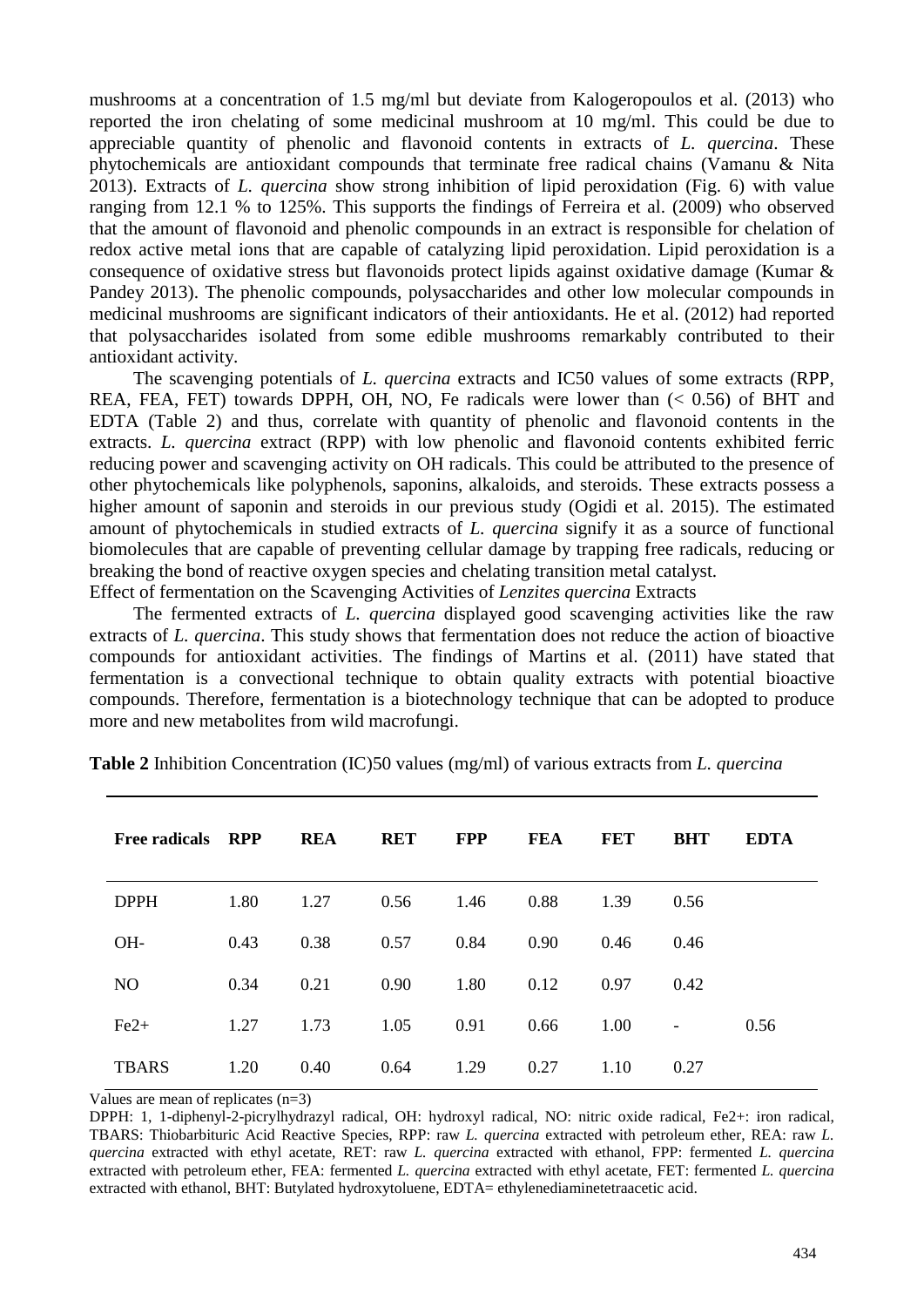# **Conclusion**

The extracts obtained from raw and fermented *L. quercina* scavenged free radicals. The antioxidant activity of bioactive extracts from studied macrofungus could be attributed to the presence of useful metabolites such as polyphenols, saponin, alkaloids and steriods in medicinal mushroom. Therefore, the bioactive compounds in the extracts of wild medicinal mushrooms could make them a good source of antioxidant compounds to prevent degenerative diseases such as cardiovascular illnesses, neurodegenerative disorders, rheumatoid arthritis and cancer that had been attributed to generated free radicals in the body.

Conflict of interest: None

# **References**

- Barros L, Cruz T, Baptista P, Estevinho LM, Ferreira ICFR. 2008 Wild and commercial mushrooms as source of nutrients and nutraceuticals. Food and Chemical Toxicology 46, 2742–2747. http://dx.doi.org/10.1016/j.fct.2008.04.030
- Celık GY, Onbasl D, Altınsoy B, Allı H. 2014 In vitro antimicrobial and antioxidant properties of Ganoderma lucidum extracts grown in Turkey. European Journal of Medicinal Plants 4(6), 709–722.
- De Bruijn J, Loyola C, Aqueveque P, Cañumir J et al. 2009 Antioxidant properties of extracts obtained from Grifola gargal mushrooms. Micologia Aplicada International 21(1), 11–18.
- DeSilva DD, Rapior S, Sudarman E, Stadler M et al. 2013 Bioactive metabolites from macrofungi: Ethnopharmacology, biological activities and chemistry. Fungal Diversity 62, 1– 40. http://dx.doi.org/10.1007/s13225-013-0265-2
- Ferreira ICFR, Barros L, Abreu RMV. 2009 Antioxidants in wild mushrooms. Current Medicinal Chemistry 16, 1543–1560. http://dx.doi.org/10.1016/j.joca.2008.04.002
- Gan CH, Nurul AB, Asmah R. 2013 Antioxidant analysis of different types of edible mushrooms (Agaricus bisporous and Agaricus brasiliensis). International Food Research Journal 20(3), 1095–1102.
- Gyamfi MA, Yonamine M, Aaniya Y. 1999 Free radical scavenging action of medicinal herbs from Ghana: Thonningia sanguine on experimentally induced liver injuries. General Pharmacology, 32, 661–667. http://dx.doi.org/10.1016/S0306-3623(98)00238-9
- Halliwell B. 1996 Antioxidants in human health and disease. Annual Review of Nutrition 16, 33– 50. http://dx.doi.org/10.1146/annurev.nu.16.070196.000341
- Halliwell B, Gutteridge J. 2007 Free radicals in biology and medicine.  $4<sup>th</sup>$  edition, Oxford, UK: Oxford University Press.
- Halliwell B, Gutteridge JMC, Aruoma OI. 1987 The deoxyribose method: a simple 'Test-Tube' assay for determination of rate constants for reactions of hydroxyl radicals. Analytical Biochemistry 165, 215–219. http://dx.doi.org/10.1016/0003-2697(87)90222-3
- He JZ, Ru QM, Dong DD, Sun PL. 2012 Chemical characteristics and antioxidant properties of crude water soluble polysaccharides from four common edible mushrooms. Molecules 17, 4373-87. http://dx.doi.org/10.3390/molecules17044373
- Huynh NT, Van Camp J, Smagghe G, Raes K. 2014 Improved release and metabolism of flavonoids by steered fermentation processes: a review. International Journal of Molecular Science 15, 19369–19388. http://dx.doi:10.3390/ijms151119369
- Jagetia GC, Baliga MS 2004 The evaluation of nitric oxide scavenging activity of certain Indian medicinal plants in vitro: a preliminary study. Journal of Medicinal Food 7(3), 343–348. https://doi.org/10.1089/jmf.2004.7.343
- Jose SG, Radhamany PM. 2013 In vitro antioxidant activities, total phenolics and flavonoid of wild edible mushroom Macrolepiota mastoidea (fr.) singer. International Journal of Pharmacy and Pharmaceutical Sciences 5 (2), 161–166.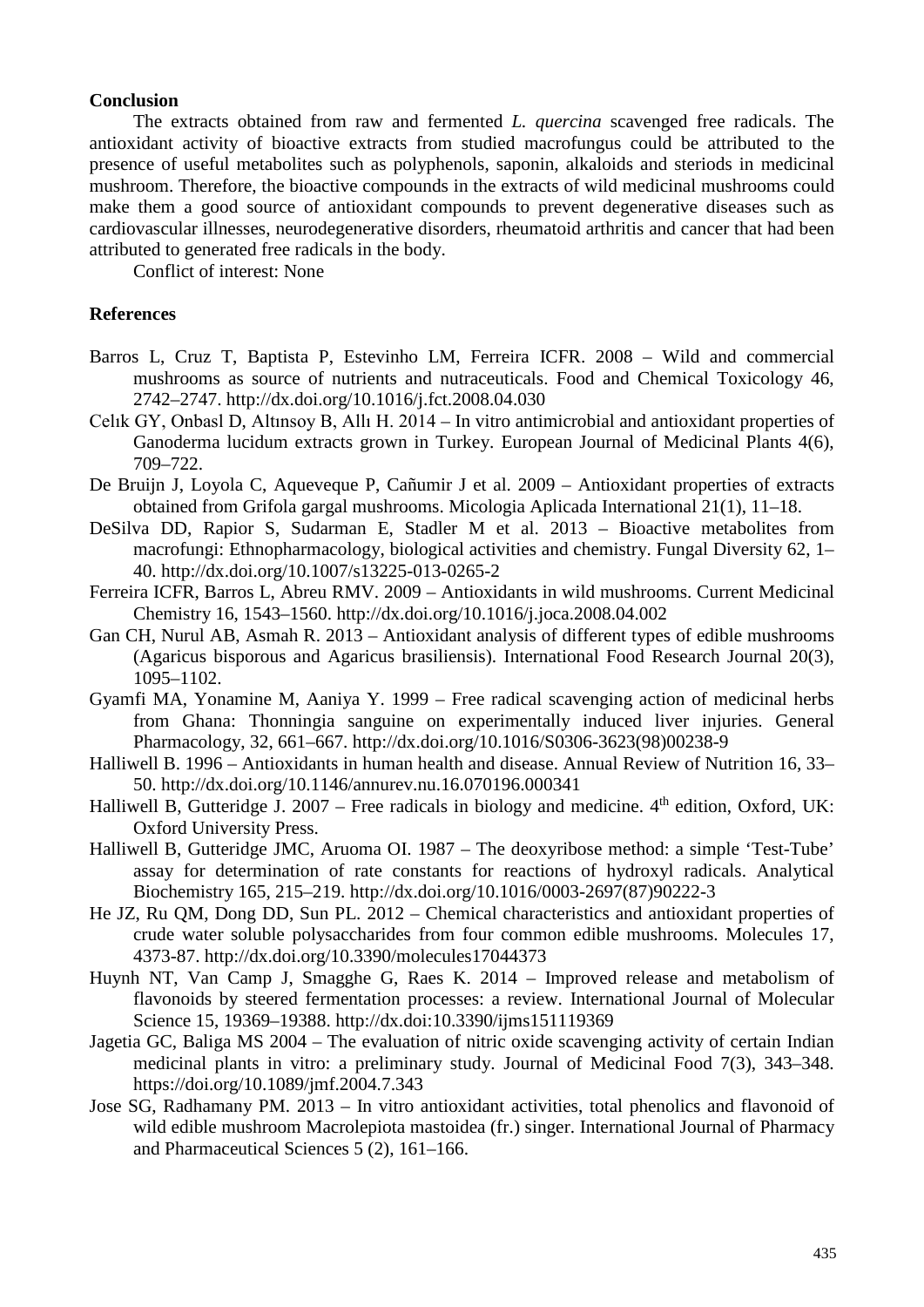- Kalogeropoulos N, Yanni AE, Koutrotsios G, Aloupi M. 2013 Bioactive microconstituents and antioxidant properties of wild edible mushrooms from the island of Lesvos, Greece. Food and Chemical Toxicology 55, 378–385. http://dx.doi.org/10.1016/j.fct.2013.01.010
- Kim MY, Seguin P, Ahn JK, Kim JJ et al. 2008 Phenolic compound concentration and antioxidant activities of edible and medicinal mushrooms from Korea. Journal of Agricultural Food Chemistry 56, 7265–7270. http://dx.doi.org/10.1021/jf8008553
- Kumar S, Pandey AK. 2013 Chemistry and biological activities of flavonoids: an overview. The Scientific World Journal 2013, 1–16. http://dx.doi.org/10.1155/2013/162750
- Lin WY, Yang MJ, Hung LT, Lin LC. 2013 Antioxidant properties of methanol extract of a new commercial gelatinous mushrooms (white variety of Auricularia fuscosuccinea) of Taiwan. African Journal of Biotechnology 12(43), 6210–6221. http://dx.doi.org/10.5897/AJB12.1520
- Liu K, Wang JL, Gong WZ, Xiao X, Wang Q. 2013 Antioxidant activities in vitro of ethanol extract and fractions from mushroom, *Lenzites betulina*. Journal of Food Biochemistry 37(6), 687–693. http://dx.doi:10.1111/j.1745-4514.2012.00666.x
- Lobo V, Patil AP, Chandra N. 2010 Free radicals, antioxidant and functional foods: impact on human health. Pharmacognosy Reviews 4(8), 118–126. http://dx.doi.org/10.410310973- 7847.70902
- Martins S, Mussatto SI, Martínez-Avila G, Montañez-Saenz J et al. 2011 Bioactive phenolic compounds: production and extraction by solid-state fermentation: A review. Biotechnology Advance 29 (3), 365–373. https://doi.org/10.1016/j.biotechadv.2011.01.008
- Meda A, Lamien CE, Romito M, Milligo J, Nacoulma OG. 2005 Determination of the total phenolic, flavonoid and proline contents in Burkinafaso honey as well as their radical scavenging activity. Food chemistry 19, 571–577. http://dx.doi.org/10.410310973- 7847.70902
- Muruke MH. 2014 Evaluation of antioxidant and iron chelating activities of a wild edible oyster mushroom Pleurotus cystidiosus from Tanzania. Food Science and Quality Management 29, 18-28.
- NRC. 2011 (National Research Council) Guide for the care and use of laboratory animals. 8th Edition, The national academic Press, Washington D.C.
- Ohkawa H, Ohishi N, Yagi K. 1979 Assay for lipid peroxides in animal tissues by thiobarbituric acid reaction. Analytical Biochemistry 95, 351–358. http://dx.doi.org/10.1016/0003- 2697(79)90738-3
- Ogidi CO, Oyetayo VO, Akinyele BJ. 2015 In Vitro evaluation of antimicrobial efficacy of extracts obtained from raw and fermented wild macrofungus, *Lenzites quercina*. International Journal of Microbiology, 2015, 1–7. http://dx.doi.org/10.1155/2015/106308
- Ogidi CO, Oyetayo VO, Akinyele BJ, Ogbole OO et al. 2017 Molecular identity and cytotoxicity of extracts obtained from macrofungus; *Lenzites quercina* against cancer cell lines. BioTechnologia: Journal of Biotechnology, Computational Biology and Bionanotechnology 98(1), 25-32. https://doi.org/10.5114/bta.2017.66614
- Oyaizu M. 1986 Studies on product of browning reaction prepared from glucose amine, Japanese Journal of Nutrition 44, 307-315. http://dx.doi.org/10.5264/eiyogakuzashi.44.307
- Oyetayo VO. 2011 Medicinal uses of mushrooms in Nigeria: towards full and sustainable exploitation. African Journal of Traditional, Complementary and Alternative Medicines 8(3), 267–274.
- Pal J, Ganguly S, Tahsin KS, Acharya K. 2010 In vitro free radical scavenging activity of wild edible mushroom, Pleurotus squarrosulus (Mont.) Singer. Indian Journal of Experimental Biology 47, 1210–1218.
- Parihar S, Pithawala EA, Jain NK, Modi HA. 2014 Total phenol content and antioxidant activity of Pleurotus ostreatus, Agaricus bisporus, Corpinus comatus and Volvareilla volvacea mushrooms collected from Mahal forest of Dang district, Gujarat. Asian Journal of Biochemical and Pharmaceutical Research 4(2), 20–26.